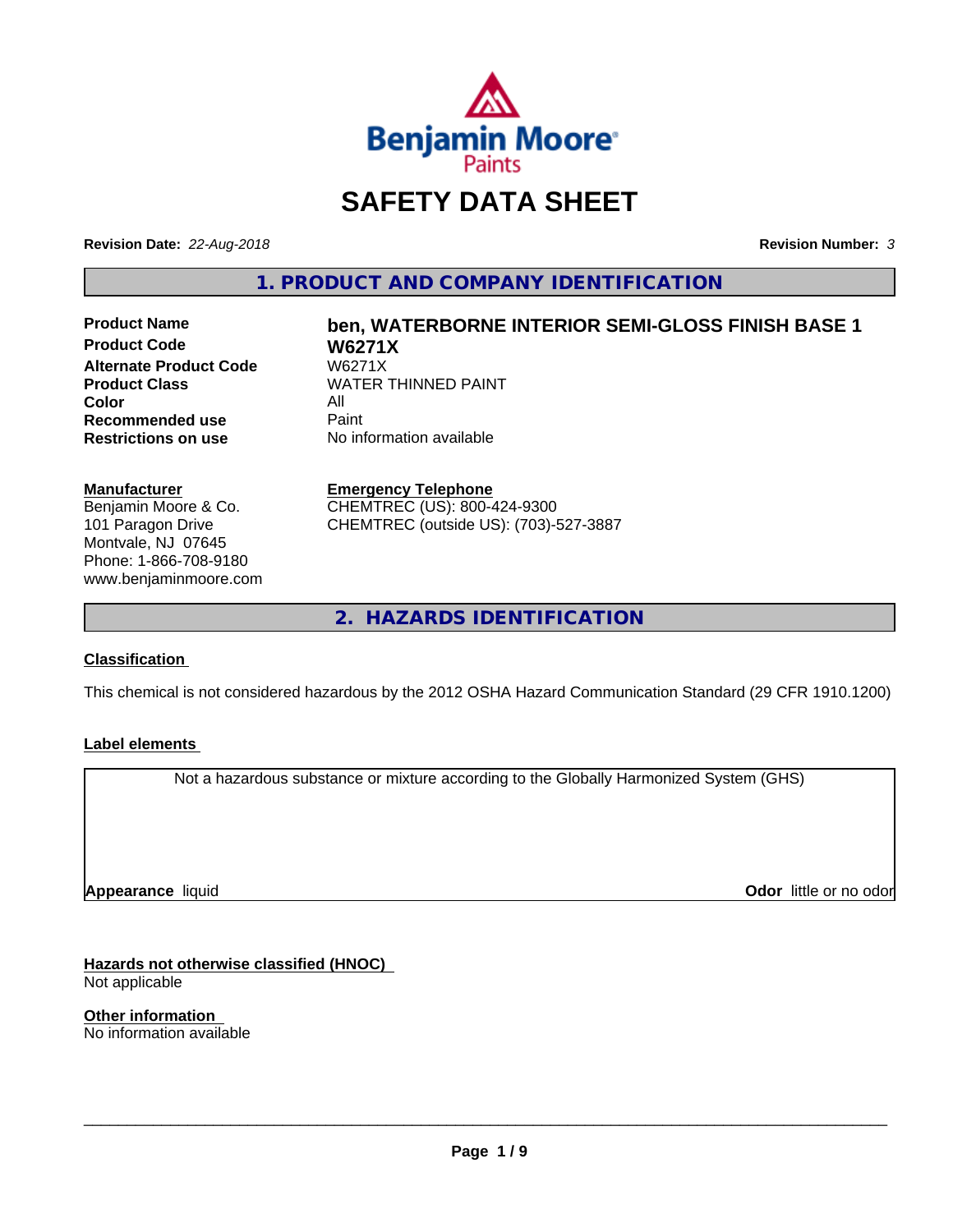# **3. COMPOSITION INFORMATION ON COMPONENTS**

| ' name<br>∴no∽<br>mical<br>.        | AS No.<br>r٨                                      | $\sim$<br>- - |
|-------------------------------------|---------------------------------------------------|---------------|
| $- \cdot$ .<br>⊧ dioxide<br>itanium | -<br>$\sim$<br>.<br>≅46، ن<br>n-n<br>un de<br>. . | ∼             |
| . .<br>Kaolir                       | E O<br>000<br>-<br>-၁၀-<br>- 2021                 |               |

|                                                  | 4. FIRST AID MEASURES                                                                                    |
|--------------------------------------------------|----------------------------------------------------------------------------------------------------------|
| <b>General Advice</b>                            | No hazards which require special first aid measures.                                                     |
| <b>Eye Contact</b>                               | Rinse thoroughly with plenty of water for at least 15 minutes and consult a<br>physician.                |
| <b>Skin Contact</b>                              | Wash off immediately with soap and plenty of water while removing all<br>contaminated clothes and shoes. |
| <b>Inhalation</b>                                | Move to fresh air. If symptoms persist, call a physician.                                                |
| Ingestion                                        | Clean mouth with water and afterwards drink plenty of water. Consult a physician<br>if necessary.        |
| <b>Most Important</b><br><b>Symptoms/Effects</b> | None known.                                                                                              |
| <b>Notes To Physician</b>                        | Treat symptomatically.                                                                                   |
|                                                  |                                                                                                          |

**5. FIRE-FIGHTING MEASURES**

| <b>Suitable Extinguishing Media</b>                                              | Use extinguishing measures that are appropriate to local<br>circumstances and the surrounding environment.                                   |
|----------------------------------------------------------------------------------|----------------------------------------------------------------------------------------------------------------------------------------------|
| <b>Protective Equipment And Precautions For</b><br><b>Firefighters</b>           | As in any fire, wear self-contained breathing apparatus<br>pressure-demand, MSHA/NIOSH (approved or equivalent)<br>and full protective gear. |
| <b>Specific Hazards Arising From The Chemical</b>                                | Closed containers may rupture if exposed to fire or<br>extreme heat.                                                                         |
| <b>Sensitivity To Mechanical Impact</b>                                          | No.                                                                                                                                          |
| <b>Sensitivity To Static Discharge</b>                                           | No                                                                                                                                           |
| <b>Flash Point Data</b><br>Flash Point (°F)<br>Flash Point (°C)<br><b>Method</b> | Not applicable<br>Not applicable<br>Not applicable                                                                                           |
| <b>Flammability Limits In Air</b>                                                |                                                                                                                                              |
| Lower flammability limit:<br><b>Upper flammability limit:</b>                    | Not applicable<br>Not applicable                                                                                                             |
|                                                                                  |                                                                                                                                              |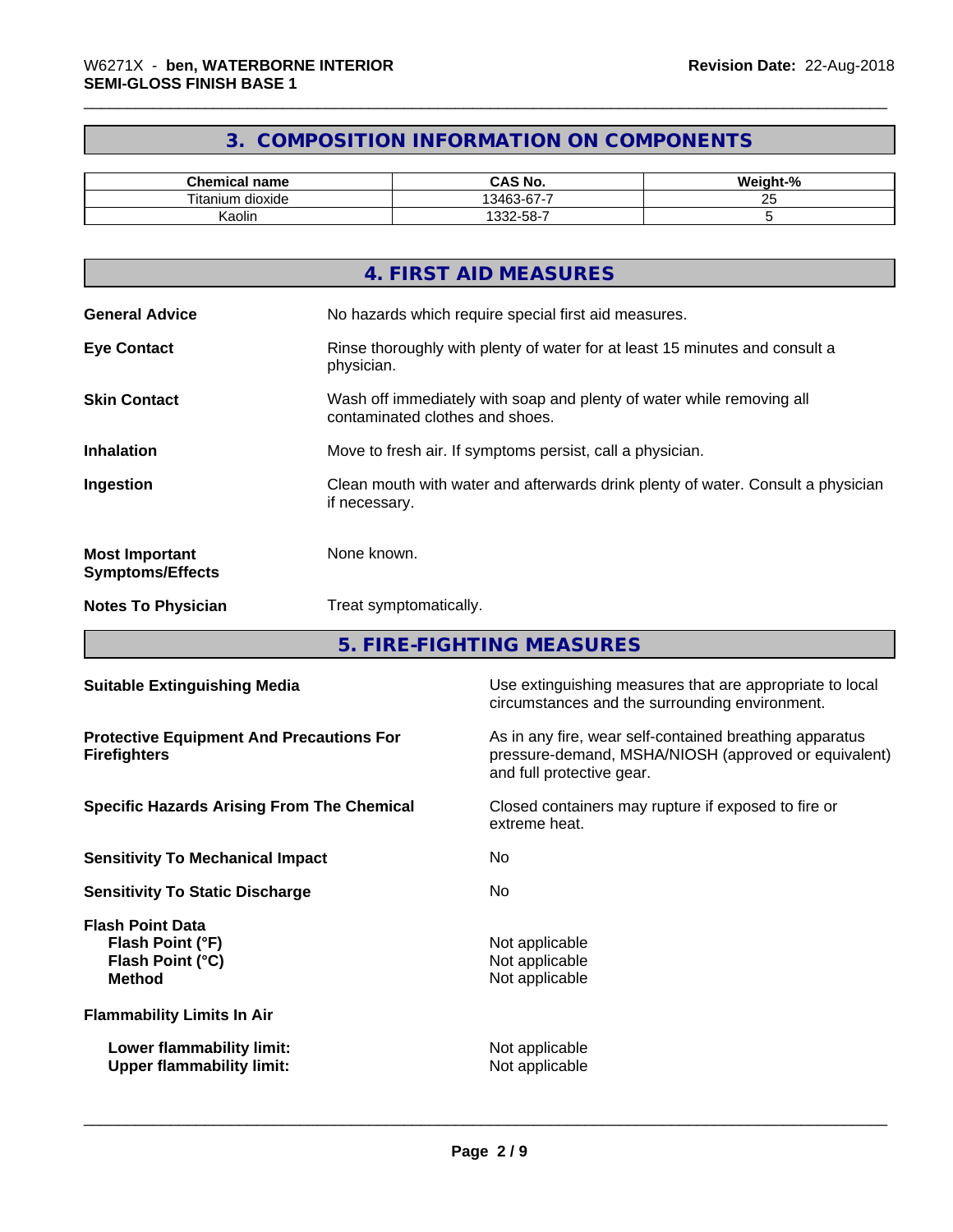#### **NFPA Legend**

- 0 Not Hazardous
- 1 Slightly
- 2 Moderate
- 3 High
- 4 Severe

*The ratings assigned are only suggested ratings, the contractor/employer has ultimate responsibilities for NFPA ratings where this system is used.*

*Additional information regarding the NFPA rating system is available from the National Fire Protection Agency (NFPA) at www.nfpa.org.*

#### **6. ACCIDENTAL RELEASE MEASURES**

| <b>Personal Precautions</b>      | Avoid contact with skin, eyes and clothing. Ensure adequate ventilation.                                                                                                         |  |  |  |
|----------------------------------|----------------------------------------------------------------------------------------------------------------------------------------------------------------------------------|--|--|--|
| <b>Other Information</b>         | Prevent further leakage or spillage if safe to do so.                                                                                                                            |  |  |  |
| <b>Environmental precautions</b> | See Section 12 for additional Ecological Information.                                                                                                                            |  |  |  |
| <b>Methods for Cleaning Up</b>   | Soak up with inert absorbent material. Sweep up and shovel into suitable<br>containers for disposal.                                                                             |  |  |  |
|                                  | 7. HANDLING AND STORAGE                                                                                                                                                          |  |  |  |
| Handling                         | Avoid contact with skin, eyes and clothing. Avoid breathing vapors, spray mists or<br>sanding dust. In case of insufficient ventilation, wear suitable respiratory<br>equipment. |  |  |  |
| <b>Storage</b>                   | Keep container tightly closed. Keep out of the reach of children.                                                                                                                |  |  |  |
| <b>Incompatible Materials</b>    | No information available                                                                                                                                                         |  |  |  |

## **8. EXPOSURE CONTROLS/PERSONAL PROTECTION**

#### **Exposure Limits**

| <b>Chemical name</b> | <b>ACGIH TLV</b>         | <b>OSHA PEL</b>              |
|----------------------|--------------------------|------------------------------|
| Titanium dioxide     | 10 mg/m $3$ - TWA        | 15 mg/m $3$ - TWA            |
| Kaolin               | $2 \text{ mg/m}^3$ - TWA | 15 mg/m $3$ - TWA            |
|                      |                          | TWA<br>5 mg/m <sup>3</sup> - |

#### **Legend**

ACGIH - American Conference of Governmental Industrial Hygienists Exposure Limits OSHA - Occupational Safety & Health Administration Exposure Limits N/E - Not Established

**Engineering Measures** Ensure adequate ventilation, especially in confined areas.

 $\overline{\phantom{a}}$  ,  $\overline{\phantom{a}}$  ,  $\overline{\phantom{a}}$  ,  $\overline{\phantom{a}}$  ,  $\overline{\phantom{a}}$  ,  $\overline{\phantom{a}}$  ,  $\overline{\phantom{a}}$  ,  $\overline{\phantom{a}}$  ,  $\overline{\phantom{a}}$  ,  $\overline{\phantom{a}}$  ,  $\overline{\phantom{a}}$  ,  $\overline{\phantom{a}}$  ,  $\overline{\phantom{a}}$  ,  $\overline{\phantom{a}}$  ,  $\overline{\phantom{a}}$  ,  $\overline{\phantom{a}}$ 

#### **Personal Protective Equipment**

| <b>Eye/Face Protection</b> | Safety glasses with side-shields.          |
|----------------------------|--------------------------------------------|
| <b>Skin Protection</b>     | Protective gloves and impervious clothing. |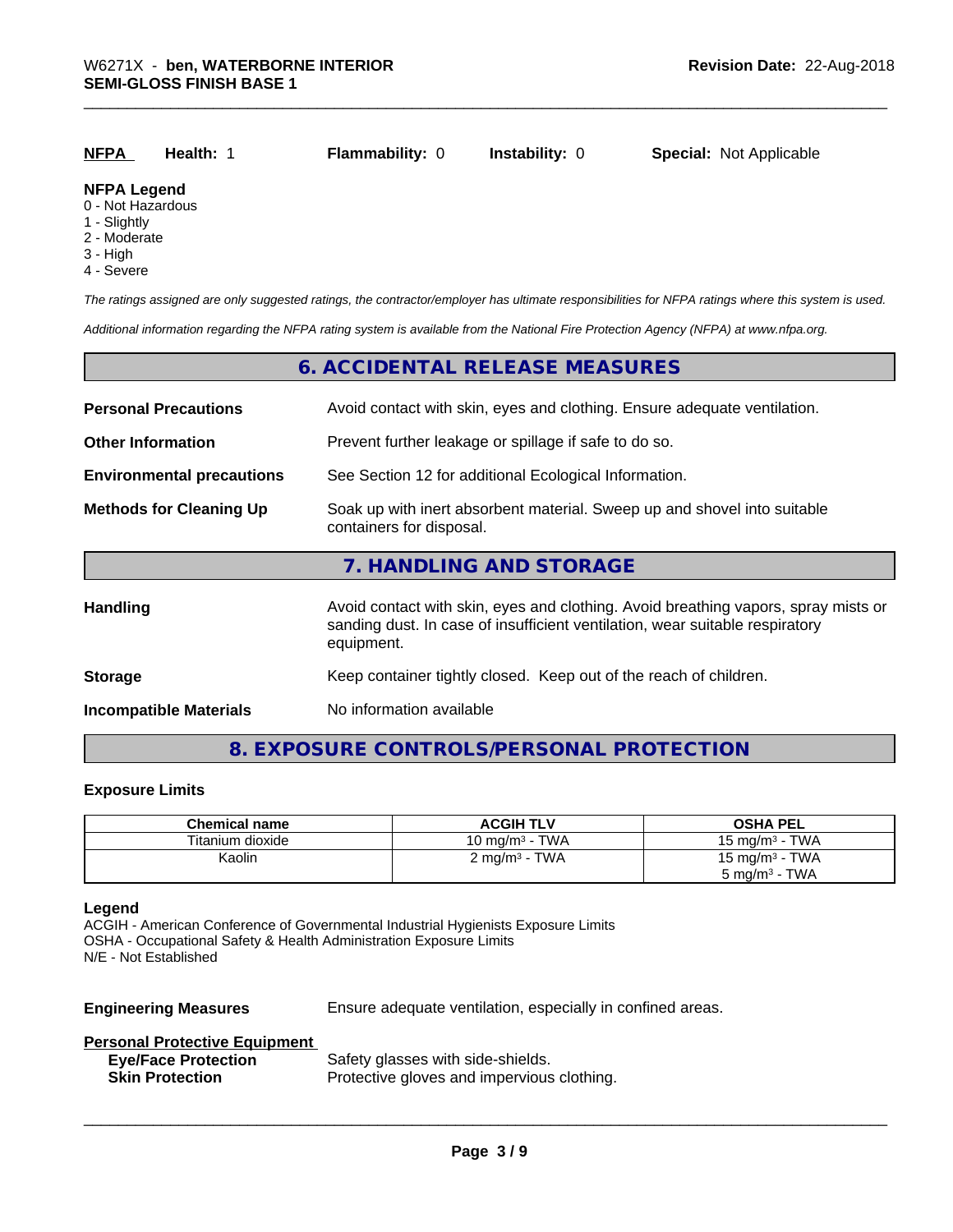| <b>Respiratory Protection</b> | In case of insufficient ventilation wear suitable respiratory equipment.                                                            |  |
|-------------------------------|-------------------------------------------------------------------------------------------------------------------------------------|--|
| <b>Hygiene Measures</b>       | Avoid contact with skin, eyes and clothing. Remove and wash contaminated<br>clothing before re-use. Wash thoroughly after handling. |  |
|                               |                                                                                                                                     |  |

# **9. PHYSICAL AND CHEMICAL PROPERTIES**

**Appearance** liquid **odor** liquid **odor** little c **Odor Odor** little or no odor<br> **Odor Threshold Containery Containery Containery Containery Containery Property** Report **Density (lbs/gal)** 10.7 - 11.1 **Specific Gravity** 1.28 - 1.33 **pH** No information available **Viscosity (cps)** No information available **Solubility(ies)**<br> **Solubility**<br> **Water solubility**<br> **Water solubility Evaporation Rate Conservation Rate** No information available<br> **Vapor pressure @20 °C (kPa)** No information available **Vapor** pressure @20 °C (kPa) **Vapor density No information available No** information available **Wt. % Solids** 50 - 60<br> **Vol. % Solids** 50 - 60<br> **Vol. % Solids** 50 - 45 **Vol. % Solids** 35 - 45 **Wt. % Volatiles Vol. % Volatiles** 55 - 65 **VOC Regulatory Limit (g/L)** 0 **Boiling Point (°F)** 212 **Boiling Point (°C)** 100 **Freezing Point (°F)** 32 **Freezing Point (°C)** 0 **Flash Point (°F)**<br> **Flash Point (°C)**<br> **Flash Point (°C)**<br> **C Flash Point (°C) Method**<br> **Flammability (solid, gas)**<br> **Example 2018** Not applicable **Flammability (solid, gas)** Not applicable<br> **Upper flammability limit:** Not applicable **Upper flammability limit: Lower flammability limit:**<br> **Autoignition Temperature (°F)** Not applicable havailable available **Autoignition Temperature (°F) Autoignition Temperature (°C)** No information available **Decomposition Temperature (°F)** No information available **Decomposition Temperature (°C)** No information available **Partition coefficient Contract Contract Contract Contract Contract Contract Contract Contract Contract Contract Contract Contract Contract Contract Contract Contract Contract Contract Contract Contract Contract Contract** 

**No information available No information available** 

# **10. STABILITY AND REACTIVITY**

| <b>Reactivity</b>                       | Not Applicable                           |
|-----------------------------------------|------------------------------------------|
| <b>Chemical Stability</b>               | Stable under normal conditions.          |
| <b>Conditions to avoid</b>              | Prevent from freezing.                   |
| <b>Incompatible Materials</b>           | No materials to be especially mentioned. |
| <b>Hazardous Decomposition Products</b> | None under normal use.                   |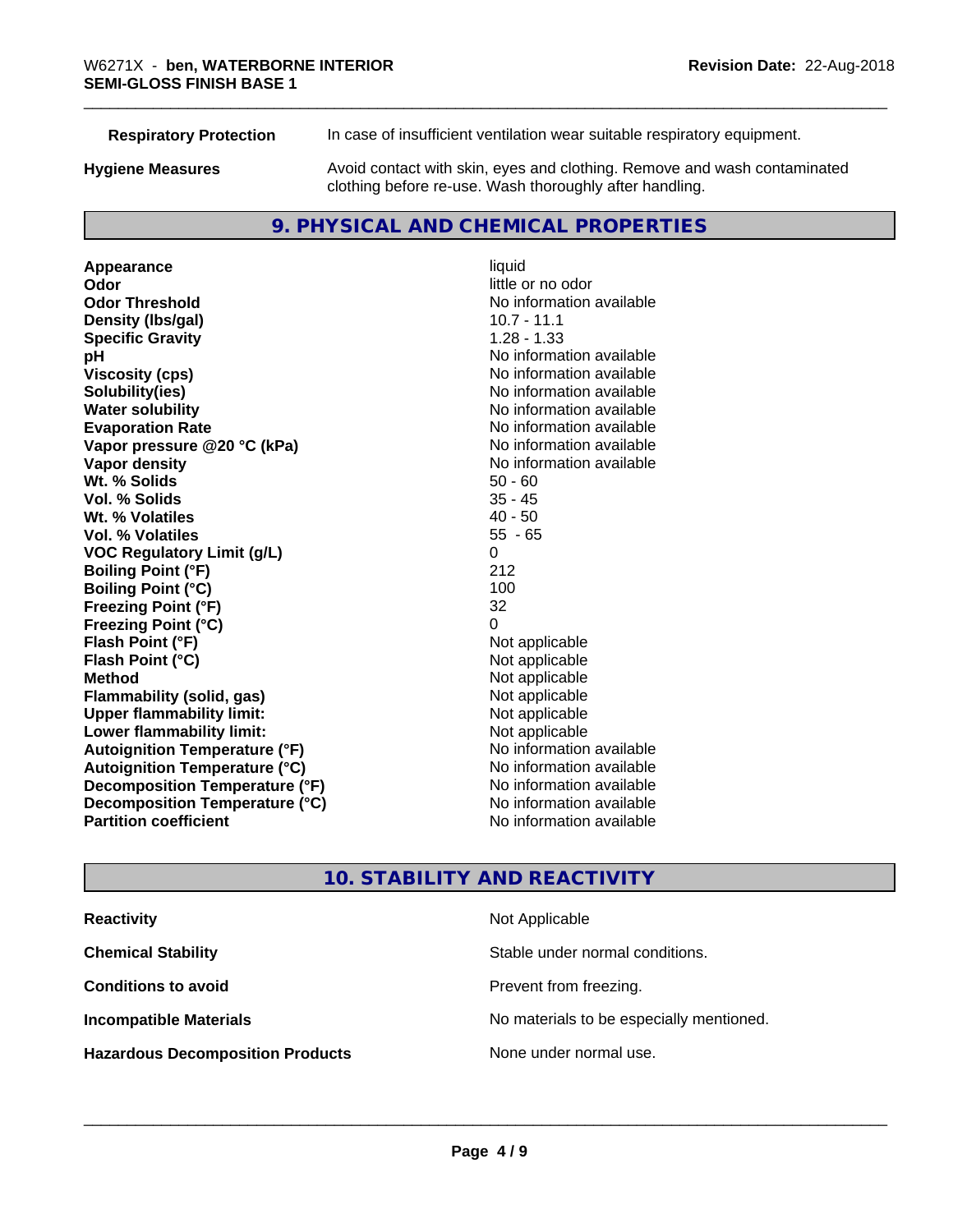| <b>Possibility of hazardous reactions</b>                                                                                                                                                                                                                                                                                                                                                                               |                       |                                                                                                                                                                                                                                                                                                                                                                                                          | None under normal conditions of use.                                                                                                                                 |             |
|-------------------------------------------------------------------------------------------------------------------------------------------------------------------------------------------------------------------------------------------------------------------------------------------------------------------------------------------------------------------------------------------------------------------------|-----------------------|----------------------------------------------------------------------------------------------------------------------------------------------------------------------------------------------------------------------------------------------------------------------------------------------------------------------------------------------------------------------------------------------------------|----------------------------------------------------------------------------------------------------------------------------------------------------------------------|-------------|
|                                                                                                                                                                                                                                                                                                                                                                                                                         |                       | 11. TOXICOLOGICAL INFORMATION                                                                                                                                                                                                                                                                                                                                                                            |                                                                                                                                                                      |             |
| <b>Product Information</b>                                                                                                                                                                                                                                                                                                                                                                                              |                       |                                                                                                                                                                                                                                                                                                                                                                                                          |                                                                                                                                                                      |             |
| Information on likely routes of exposure                                                                                                                                                                                                                                                                                                                                                                                |                       |                                                                                                                                                                                                                                                                                                                                                                                                          |                                                                                                                                                                      |             |
| <b>Principal Routes of Exposure</b>                                                                                                                                                                                                                                                                                                                                                                                     |                       | Eye contact, skin contact and inhalation.                                                                                                                                                                                                                                                                                                                                                                |                                                                                                                                                                      |             |
| <b>Acute Toxicity</b>                                                                                                                                                                                                                                                                                                                                                                                                   |                       |                                                                                                                                                                                                                                                                                                                                                                                                          |                                                                                                                                                                      |             |
| <b>Product Information</b>                                                                                                                                                                                                                                                                                                                                                                                              |                       | No information available                                                                                                                                                                                                                                                                                                                                                                                 |                                                                                                                                                                      |             |
| Symptoms related to the physical, chemical and toxicological characteristics                                                                                                                                                                                                                                                                                                                                            |                       |                                                                                                                                                                                                                                                                                                                                                                                                          |                                                                                                                                                                      |             |
| <b>Symptoms</b>                                                                                                                                                                                                                                                                                                                                                                                                         |                       | No information available                                                                                                                                                                                                                                                                                                                                                                                 |                                                                                                                                                                      |             |
| Delayed and immediate effects as well as chronic effects from short and long-term exposure                                                                                                                                                                                                                                                                                                                              |                       |                                                                                                                                                                                                                                                                                                                                                                                                          |                                                                                                                                                                      |             |
| Eye contact<br><b>Skin contact</b><br><b>Inhalation</b><br>Ingestion<br><b>Sensitization</b><br><b>Neurological Effects</b><br><b>Mutagenic Effects</b><br><b>Reproductive Effects</b><br><b>Developmental Effects</b><br><b>Target organ effects</b><br><b>STOT - single exposure</b><br><b>STOT - repeated exposure</b><br>Other adverse effects<br><b>Aspiration Hazard</b><br><b>Numerical measures of toxicity</b> |                       | May cause slight irritation.<br>skin and cause irritation.<br>May cause irritation of respiratory tract.<br>No information available<br>No information available.<br>No information available.<br>No information available.<br>No information available.<br>No information available.<br>No information available.<br>No information available.<br>No information available.<br>No information available | Substance may cause slight skin irritation. Prolonged or repeated contact may dry<br>Ingestion may cause gastrointestinal irritation, nausea, vomiting and diarrhea. |             |
| The following values are calculated based on chapter 3.1 of the GHS document                                                                                                                                                                                                                                                                                                                                            |                       |                                                                                                                                                                                                                                                                                                                                                                                                          |                                                                                                                                                                      |             |
| <b>ATEmix (oral)</b><br><b>ATEmix (dermal)</b>                                                                                                                                                                                                                                                                                                                                                                          | 41551 mg/kg<br>163793 |                                                                                                                                                                                                                                                                                                                                                                                                          |                                                                                                                                                                      |             |
| <b>Component Information</b>                                                                                                                                                                                                                                                                                                                                                                                            |                       |                                                                                                                                                                                                                                                                                                                                                                                                          |                                                                                                                                                                      |             |
| Titanium dioxide<br>LD50 Oral: > 10000 mg/kg (Rat)<br>Kaolin<br>LD50 Oral: > 5000 mg/kg (Rat)                                                                                                                                                                                                                                                                                                                           |                       |                                                                                                                                                                                                                                                                                                                                                                                                          |                                                                                                                                                                      |             |
| Carcinogenicity<br>The information below indicates whether each agency has listed any ingredient as a carcinogen:.                                                                                                                                                                                                                                                                                                      |                       |                                                                                                                                                                                                                                                                                                                                                                                                          |                                                                                                                                                                      |             |
| <b>Chemical name</b>                                                                                                                                                                                                                                                                                                                                                                                                    |                       | <b>IARC</b>                                                                                                                                                                                                                                                                                                                                                                                              | <b>NTP</b>                                                                                                                                                           | <b>OSHA</b> |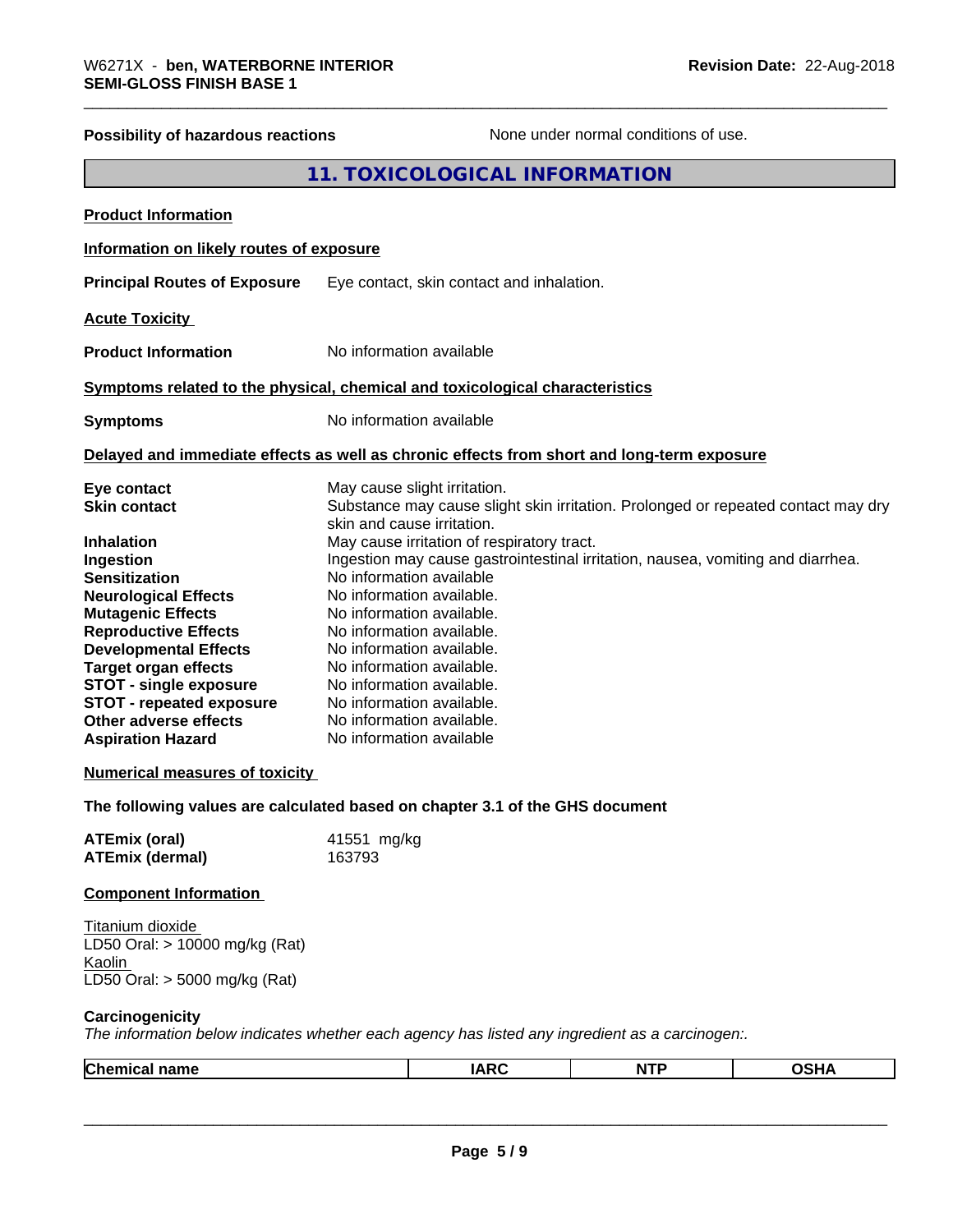# \_\_\_\_\_\_\_\_\_\_\_\_\_\_\_\_\_\_\_\_\_\_\_\_\_\_\_\_\_\_\_\_\_\_\_\_\_\_\_\_\_\_\_\_\_\_\_\_\_\_\_\_\_\_\_\_\_\_\_\_\_\_\_\_\_\_\_\_\_\_\_\_\_\_\_\_\_\_\_\_\_\_\_\_\_\_\_\_\_\_\_\_\_ W6271X - **ben, WATERBORNE INTERIOR SEMI-GLOSS FINISH BASE 1**

|                              | - סר<br>umar<br>⊓ur<br>.<br><u>_ _</u> | Listed |  |
|------------------------------|----------------------------------------|--------|--|
| .<br>l Ita<br>dioxide<br>nur | $\Omega$ r $\Omega$                    |        |  |

• Although IARC has classified titanium dioxide as possibly carcinogenic to humans (2B), their summary concludes: "No significant exposure to titanium dioxide is thought to occur during the use of products in which titanium dioxide is bound to other materials, such as paint."

#### **Legend**

IARC - International Agency for Research on Cancer NTP - National Toxicity Program OSHA - Occupational Safety & Health Administration

**12. ECOLOGICAL INFORMATION**

### **Ecotoxicity Effects**

The environmental impact of this product has not been fully investigated.

#### **Product Information**

#### **Acute Toxicity to Fish**

No information available

#### **Acute Toxicity to Aquatic Invertebrates**

No information available

#### **Acute Toxicity to Aquatic Plants**

No information available

#### **Persistence / Degradability**

No information available.

#### **Bioaccumulation**

No information available.

#### **Mobility in Environmental Media**

No information available.

#### **Ozone**

No information available

#### **Component Information**

#### **Acute Toxicity to Fish**

Titanium dioxide  $LC50:$  > 1000 mg/L (Fathead Minnow - 96 hr.)

#### **Acute Toxicity to Aquatic Invertebrates**

No information available

#### **Acute Toxicity to Aquatic Plants**

No information available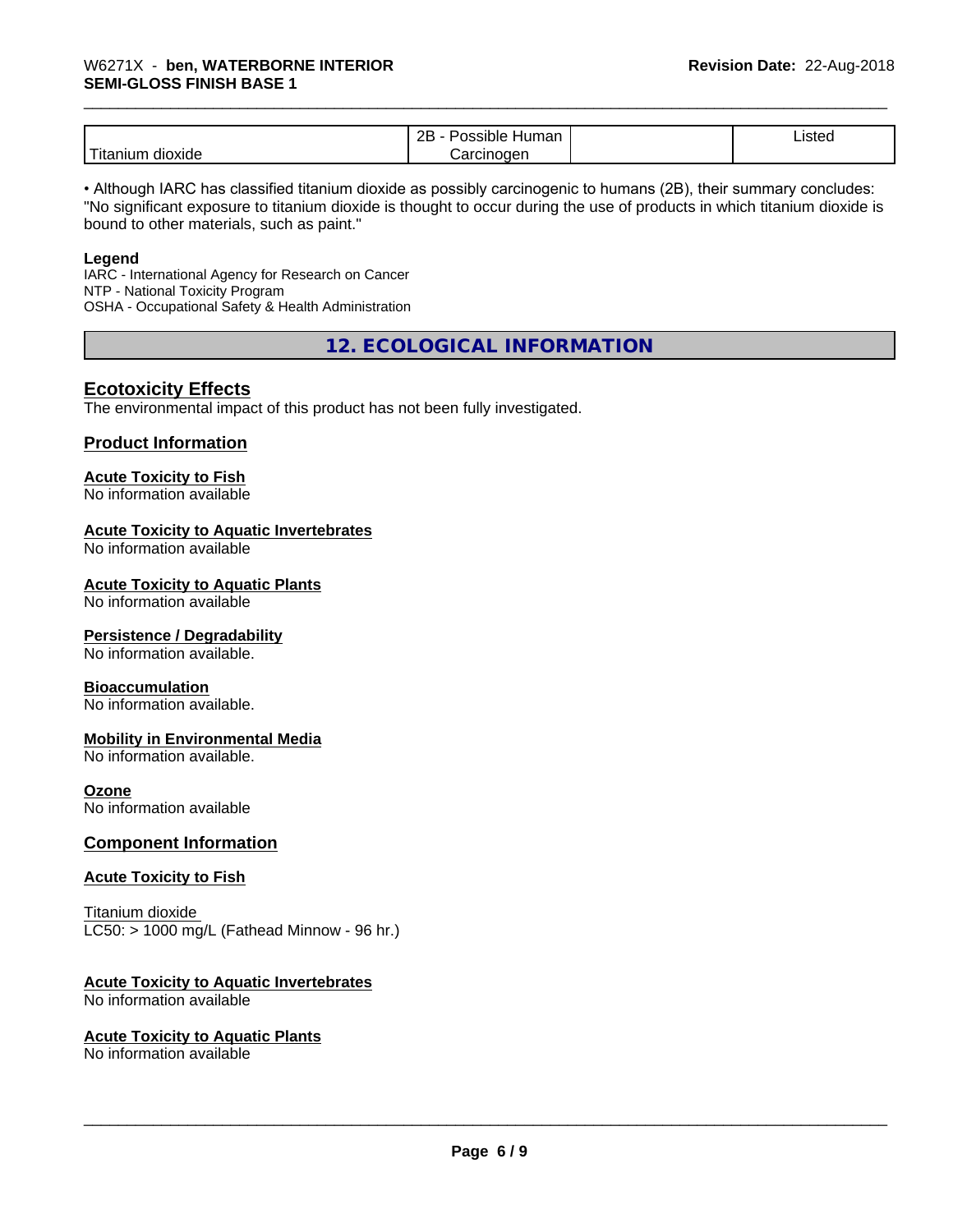| 13. DISPOSAL CONSIDERATIONS                                                                                                                                                                                               |
|---------------------------------------------------------------------------------------------------------------------------------------------------------------------------------------------------------------------------|
| Dispose of in accordance with federal, state, and local regulations. Local<br>requirements may vary, consult your sanitation department or state-designated<br>environmental protection agency for more disposal options. |
| <b>14. TRANSPORT INFORMATION</b>                                                                                                                                                                                          |
| Not regulated                                                                                                                                                                                                             |
| Not regulated                                                                                                                                                                                                             |
| Not regulated                                                                                                                                                                                                             |
| <b>15. REGULATORY INFORMATION</b>                                                                                                                                                                                         |
|                                                                                                                                                                                                                           |

#### **International Inventories**

| <b>TSCA: United States</b> | Yes - All components are listed or exempt. |
|----------------------------|--------------------------------------------|
| <b>DSL: Canada</b>         | Yes - All components are listed or exempt. |

#### **Federal Regulations**

#### **SARA 311/312 hazardous categorization**

| Acute health hazard               | Nο |  |
|-----------------------------------|----|--|
| Chronic Health Hazard             | Nο |  |
| Fire hazard                       | Nο |  |
| Sudden release of pressure hazard | Nο |  |
| Reactive Hazard                   | Nο |  |

#### **SARA 313**

Section 313 of Title III of the Superfund Amendments and Reauthorization Act of 1986 (SARA). This product contains a chemical or chemicals which are subject to the reporting requirements of the Act and Title 40 of the Code of Federal Regulations, Part 372:

*None*

**Clean Air Act,Section 112 Hazardous Air Pollutants (HAPs) (see 40 CFR 61)**

This product contains the following HAPs:

*None*

# **US State Regulations**

#### **California Proposition 65**

**A** WARNING: Cancer and Reproductive Harm– www.P65warnings.ca.gov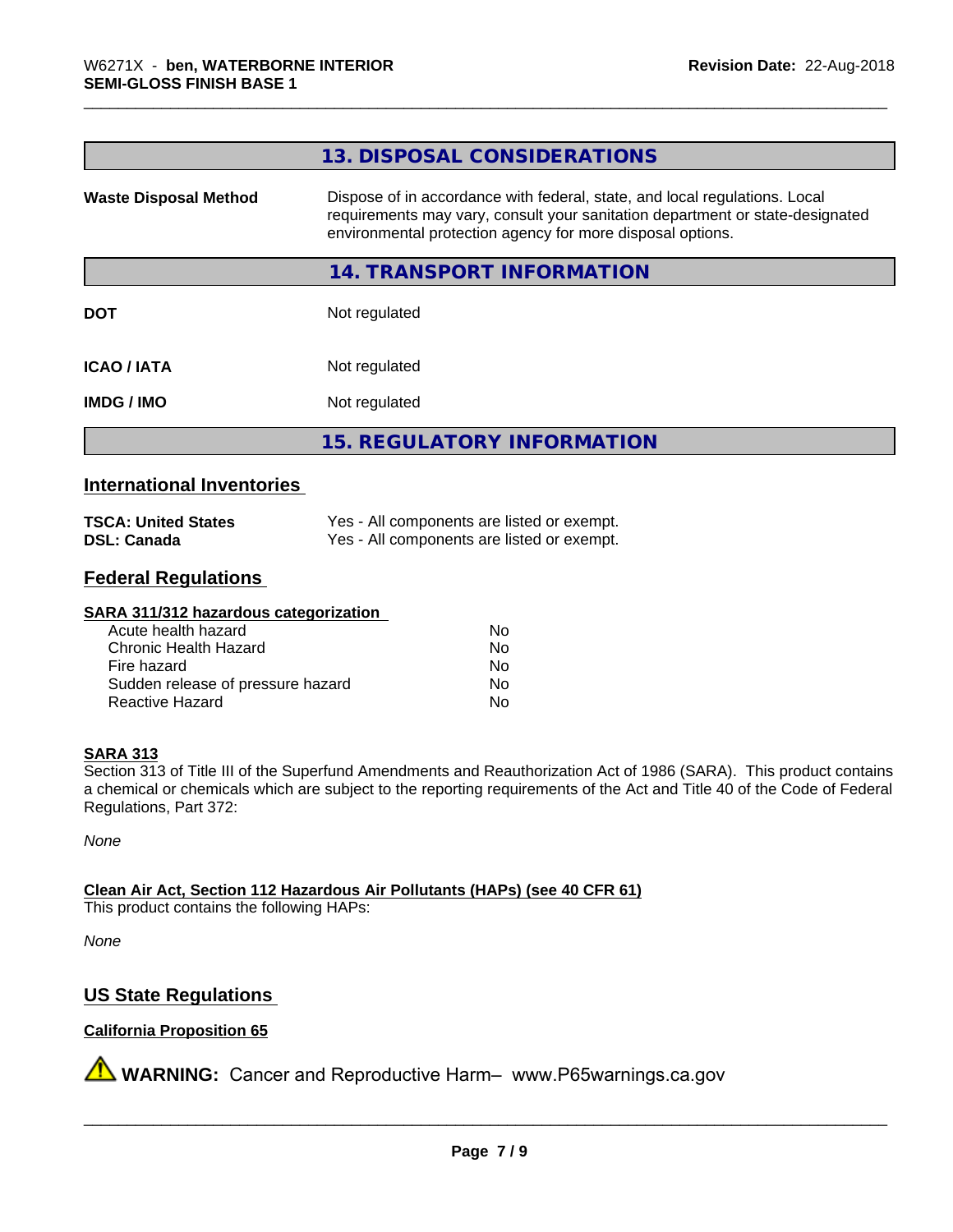#### **State Right-to-Know**

| name<br>hemical<br>.   | .<br>Мi<br>nuscus | . Jerse∨<br>– Ne™ | าnsvlvania |
|------------------------|-------------------|-------------------|------------|
| --<br>Titanium dioxide |                   |                   |            |
| Kaolir.                |                   |                   |            |

#### **Legend**

X - Listed

# **16. OTHER INFORMATION**

| HMIS - | <b>Health:</b> 1 | <b>Flammability: 0</b> | <b>Reactivity: 0</b> | $PPE: -$ |
|--------|------------------|------------------------|----------------------|----------|

#### **HMIS Legend**

- 0 Minimal Hazard
- 1 Slight Hazard
- 2 Moderate Hazard
- 3 Serious Hazard
- 4 Severe Hazard
- **Chronic Hazard**
- X Consult your supervisor or S.O.P. for "Special" handling instructions.

*Note: The PPE rating has intentionally been left blank. Choose appropriate PPE that will protect employees from the hazards the material will present under the actual normal conditions of use.*

*Caution: HMISÒ ratings are based on a 0-4 rating scale, with 0 representing minimal hazards or risks, and 4 representing significant hazards or risks. Although HMISÒ ratings are not required on MSDSs under 29 CFR 1910.1200, the preparer, has chosen to provide them. HMISÒ ratings are to be used only in conjunction with a fully implemented HMISÒ program by workers who have received appropriate HMISÒ training. HMISÒ is a registered trade and service mark of the NPCA. HMISÒ materials may be purchased exclusively from J. J. Keller (800) 327-6868.*

 **WARNING!** If you scrape, sand, or remove old paint, you may release lead dust. LEAD IS TOXIC. EXPOSURE TO LEAD DUST CAN CAUSE SERIOUS ILLNESS, SUCH AS BRAIN DAMAGE, ESPECIALLY IN CHILDREN. PREGNANT WOMEN SHOULD ALSO AVOID EXPOSURE.Wear a NIOSH approved respirator to control lead exposure. Clean up carefully with a HEPA vacuum and a wet mop. Before you start, find out how to protect yourself and your family by contacting the National Lead Information Hotline at 1-800-424-LEAD or log on to www.epa.gov/lead.

| <b>Prepared By</b>                               | <b>Product Stewardship Department</b><br>Benjamin Moore & Co.<br>101 Paragon Drive<br>Montvale, NJ 07645<br>800-225-5554 |  |
|--------------------------------------------------|--------------------------------------------------------------------------------------------------------------------------|--|
| <b>Revision Date:</b><br><b>Revision Summary</b> | 22-Aug-2018<br>Not available                                                                                             |  |

Disclaimer

The information contained herein is presented in good faith and believed to be accurate as of the effective date shown above. This information is furnished without warranty of any kind. Emplovers should use this information only as a **supplement to other information gathered by them and must make independent determination of suitability and** completeness of information from all sources to assure proper use of these materials and the safety and health of